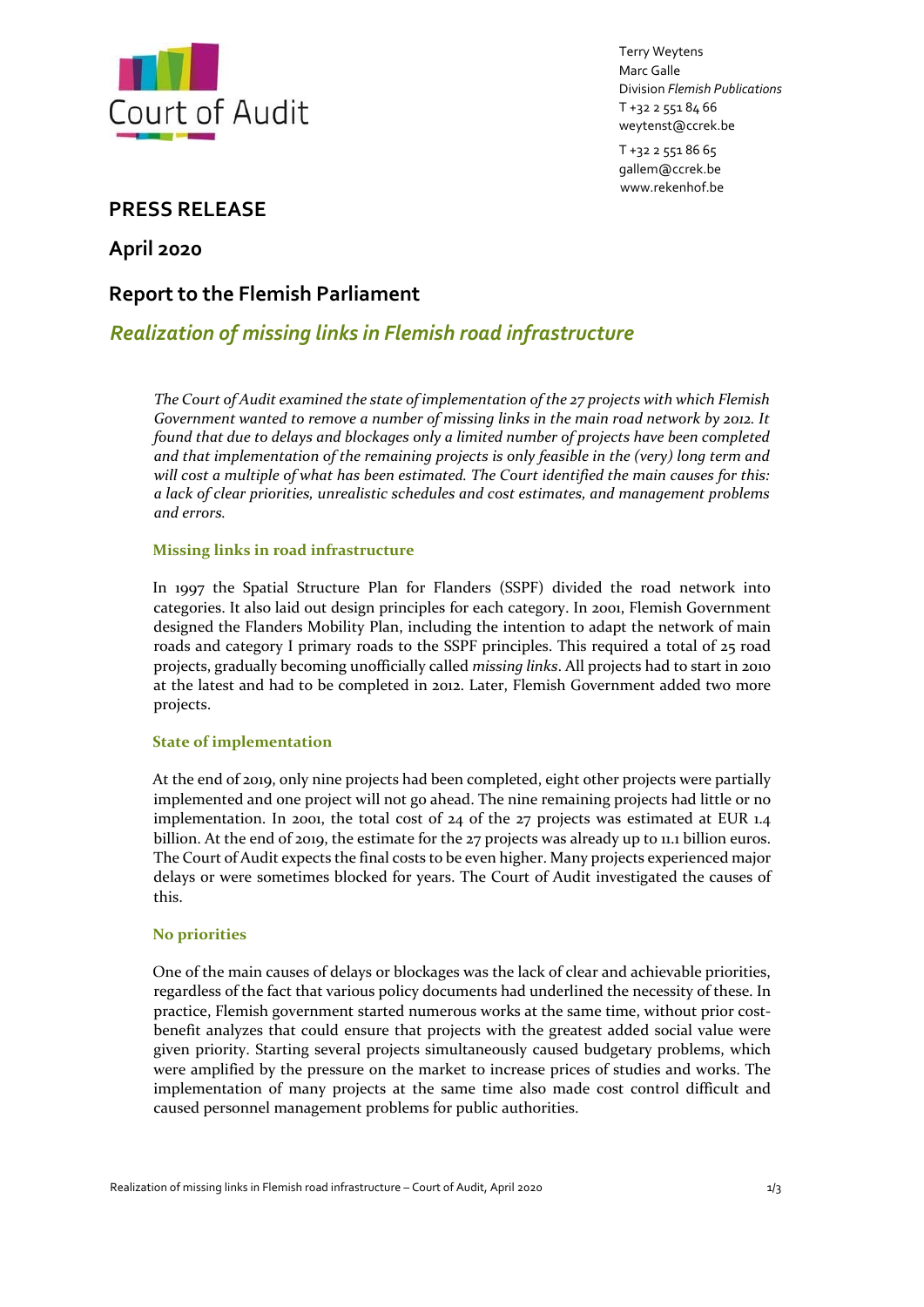#### **Unrealistic planning**

Another cause of delays was the sometimes unrealistic planning, which took too little account of traffic aspects. For example, nearby intersections could not be tackled at the same time without the risk of traffic chaos. The planning also underestimated the lead time of spatial planning procedures and the time it took to find a broad consensus between all parties involved or create sufficient support for some works.

#### **Lack of realistic cost estimates**

The lack of realistic cost estimates also made project implementation more difficult. Government invariably underestimated costs, without adjusting its estimate over the years. Government often changed projects significantly over time, which resulted in higher costs, partly due to contract variation costs, and in the loss of costs already incurred, for example for studies.

#### **Management problems**

Flemish Government made little use of project management and insufficiently followed up on contractual obligations of the private partners. It did not take strong enough action against failing public procurement contractors. The commissioning boards themselves also made avoidable mistakes in spatial planning procedures, which led to annulments of decisions, loss of time and additional costs.

#### **Alternative financing**

In order to accelerate project implementation, Flemish Government relied on public‐private partnerships (PPP) for a number of large projects, usually with a DBFM formula (Design, Build, Finance and Maintain). In practice, this delayed the preparation, on the one hand because the client first elaborated the design himself before starting the public contract, and on the other hand due to the legal complexity of the award procedure and the search for the best financing option. Moreover, due to the availability fees owed for many years, PPP projects place a heavy burden on future budgets.

#### **Common interest**

During the audit, the Court also made a number of findings that are not directly related to the slow project realization. For example, it noted that the government is increasingly attempting to invoke common interest to speed up procedures, but policy documents lack a general vision of what common interest in mobility entails: further developing road network s or switching to more sustainable passenger and logistics transport. Finally, there is no systematic and structured stream of information to the Flemish Parliament about the degree of realization and the costs of the missing links.

#### **Response of the minister**

On 21 and 27 February 2020, the Flemish ministers of Mobility and Public Works and of the Environment approved the recommendations made by the Court of Audit to optimize the functioning of the administration.

#### **Information for the press**

The Court of Audit exerts an external control on the financial operations of the Federal State, the Communities, the Regions and the provinces. It contributes to improving public governance by transmitting to the parliamentary assemblies, to the managers and to the audited services any useful and reliable information resulting from a contradictory examination. As a collateral body of the Parliament, the Court performs its missions independently of the authorities it controls.